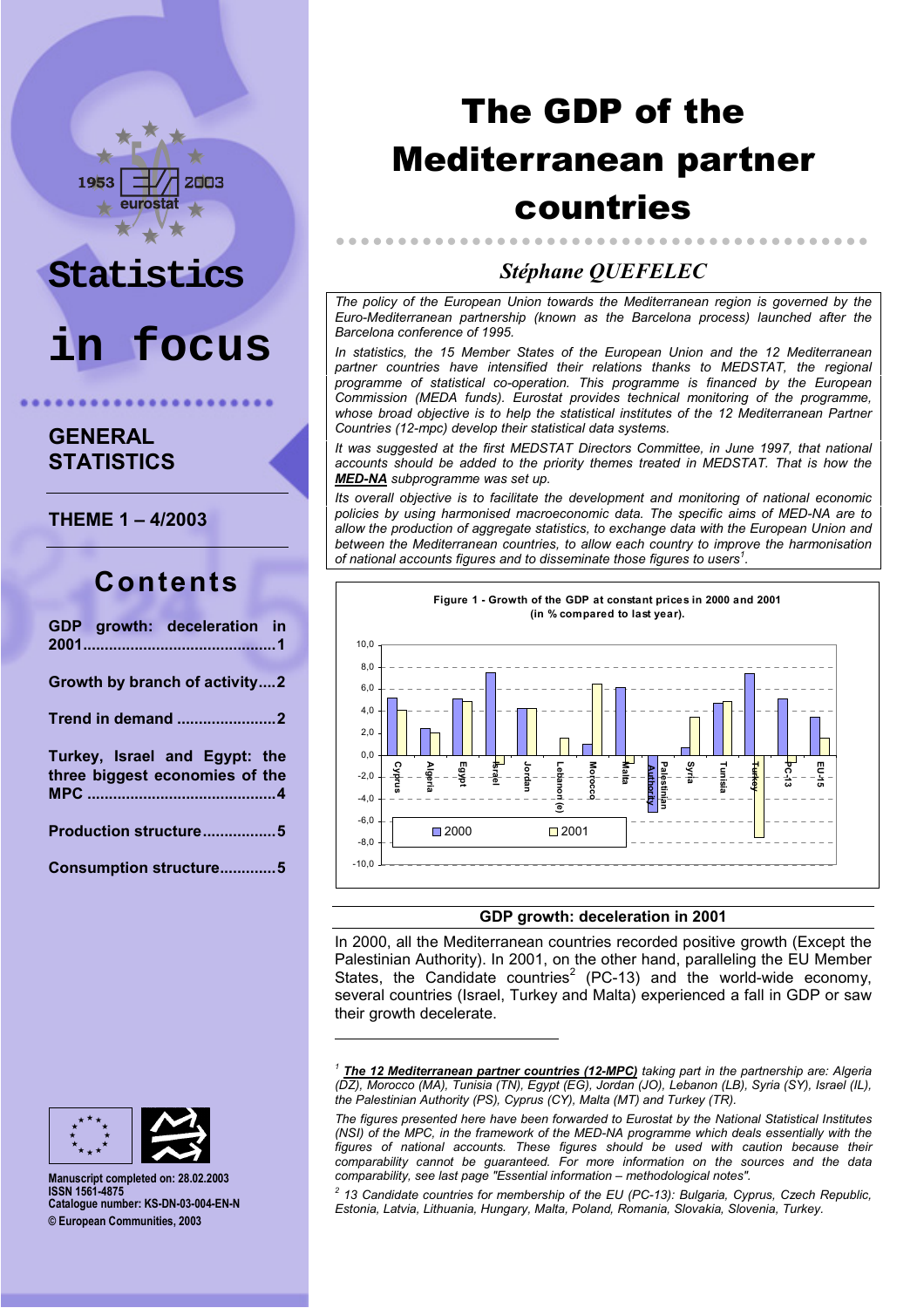|              |        |        |        |        |        |      | Annual |      |        |        |                  |        |                 |                |                | Quarterly      |                     |                |         |
|--------------|--------|--------|--------|--------|--------|------|--------|------|--------|--------|------------------|--------|-----------------|----------------|----------------|----------------|---------------------|----------------|---------|
|              | 1991   | 1992   | 1993   | 1994   | 1995   | 1996 | 1997   | 1998 | 1999   | 2000   | 2001             | 2002 f |                 |                | 2001           |                |                     | 2002           |         |
|              |        |        |        |        |        |      |        |      |        |        |                  |        | T <sub>1</sub>  | T <sub>2</sub> | T <sub>3</sub> | T <sub>4</sub> | T <sub>1</sub>      | T <sub>2</sub> | T3      |
| Cyprus       |        |        | 0.7    | 5.9    | 6.2    | 1.9  | 2.5    | 5.0  | 4.8    | 5.2p   | 4.1 <sub>p</sub> | 2.2    | 2.8 p 4.3 p 5.4 |                | p              |                | 3.9 $p$ 2.3 $p$ 0.5 |                | p 1.2 p |
| Algeria      | $-2.7$ | 1.5    | $-2.3$ | $-1.1$ | 4.2    | 3.8  | 1.2    | 5.2  | 3.2    | 2.4    | 2.0              | 2.5    |                 |                |                |                |                     |                |         |
| Egypt        | 1.2    | 4.4    | 2.9    | 4.0    | 4.6    | 5.0  | 5.5    | 5.6  | 6.0    | 5.1    | 4.9              |        |                 |                |                |                |                     |                |         |
| Israel       | 6.1    | 7.2    | 3.8    | 7.0    | 6.6    | 4.7  | 3.3    | 3.0  | 2.6    | 7.4    | $-0.9$           |        | 4.3             | 0.1            | $-4.5$         | $-3.0$         | $-3.2$              | $-1.7$         |         |
| Jordan       |        |        | 4.5    | 5.0    | 6.2    | 2.1  | 3.3    | 3.0  | 3.1    | 4.2    | 4.3              |        | 4.1             | 4.4            | 4.3            | 4.2            | 4.3                 | 4.9            |         |
| Lebanon (e)  |        |        |        |        |        | 4.0  | 4.0    | 3.0  | 1.0    | 0.0    | 1.5              |        |                 |                |                |                |                     |                |         |
| Morocco      | 6.9    | $-4.0$ | $-1.0$ | 10.4   | $-6.6$ | 12.2 | $-2.2$ | 7.7  | $-0.1$ | 1.0    | 6.5              | 4.5    |                 |                |                |                |                     |                |         |
| Malta        |        | 4.7    | 4.5    | 5.7    | 6.2    | 4.0  | 4.9    | 3.4  | 4.1    | 6.1    | $-0.8$           | 2.8    | 0.2             | $-0.8$         | $-0.5$         | $-2.2$         | 0.7                 | 2.7            | 4.1     |
| Palest. Aut. |        |        |        |        | 6.1    | 2.5  | 12.2   | 11.8 | 8.9    | $-5.2$ |                  |        |                 |                |                |                |                     |                |         |
| Syria        |        |        |        | 7.2    | 7.0    | 9.8  | 5.0    | 6.8  | $-3.6$ | 0.6    | 3.4              |        |                 |                |                |                |                     |                |         |
| Tunisia      | 3.9    | 7.8    | 2.2    | 3.2    | 2.3    | 7.2  | 5.4    | 4.8  | 6.1    | 4.7    | 4.9              |        | 6.7             | 6.3            | 4.3            | 2.3            | 0.6                 | 0.4            |         |
| Turkey       | 0.9    | 6.0    | 8.0    | $-5.5$ | 7.2    | 7.0  | 7.5    | 3.1  | $-4.7$ | 7.4    | $-7.5$           | 3.9    | $-1.0$          | $-9.8$         | $-7.5$         | $-10.3$        | 1.8                 | 8.8            | 7.9     |
| PC-13        |        |        |        |        |        | 5.0  | 4.8    | 3.0  | 0.1    | 5.1    | $-0.7$           | 2.8    | 1.8             | $-1.6$         | $-0.8$         | $-2.0$         | 1.9                 | 4.5            | 4.5     |
| EU-15        |        | 1.3    | $-0.3$ | 2.8    | 2.4    | 1.6  | 2.5    | 2.9  | 2.8    | 3.4    | 1.5              | 0.9    | 2.3             | 1.6            | 1.4            | 0.6            | $-0.1$              | 0.9            | 1.1     |

l

**Table 1 - Growth rate of the GDP - Percentage change compared to the previous year or to the same quarter of the previous year.**

f : forecast; e: estimate; p: provisional.

According to the figures for the first two quarters of 2002, the recovery of growth in Turkey's GDP seems more dynamic than expected. In Malta, the return of positive economic growth can already be observed for the first quarters of 2002 $3$ . On the other hand, the Israeli economy moved into recession in the second quarter of 2001, and GDP fell during the first two quarters of 2002. At the same time, the growth of the Tunisian and Moroccan economies, which showed the highest rates of the area in 2001, seems to have slowed in 2002; the same applies to Cyprus. By contrast, in Algeria, Egypt and Jordan, forecasts for 2002 or the growth rates of the first two quarters show GDP growing faster than in 2001. Meanwhile, in EU-15 (the principal trading partner of the 12-MPC), GDP growth slowed in comparison with the first quarter 2001. The slump in the GDP of the applicant countries in 2001 was almost entirely due to the serious contraction of the Turkish economy. The growth of the PC-13 became positive again during the first quarter of 2002.

The evolutions observed in the Mediterranean countries can be attributed in part to the various negative shocks which affected the economies in 2000 and 2001 and were still affecting growth at the start of 2002.

Turkey was hit by financial crises in 2000 and 2001; In Malta, the electronics subsector contributed significantly to the overall economic performance in 2000 and 2001, the latter year in a negative way. Israel suffered from the downturn in the technology sector in 2000. The decline in Israel's GDP also corresponds to the second intifada, which started in September 2000. The Palestinian Authority and neighbouring countries are also affected. The security problems linked to this, added to the effects of the events of 11 September 2001, seem to a greater or lesser extent to have directly affected transport and tourism activities in the region.

### **Growth by branch of activity**

The growth figures by sector of activity show that growth in the services sector was indeed weaker in 2001 than in 2000 in all countries for which figures are available.

In Morocco<sup>4</sup> and in Algeria, agriculture grew strongly in 2001, in contrast with the recession of 2000 (drought year). On the other hand, in Tunisia the drought continued in 2001. In Turkey, all sectors entered recession in 2001, just as in Israel (except agriculture). In the Mashreq countries for which figures are available (Egypt and Jordan), growth remained positive in all branches of economic activity but was very often less than the growth of 2000.

#### **Trend in demand**

The GDP figures for demand highlight a deceleration or even a decline in imports for several countries (Malta, Turkey, Egypt, Israel) in 2001. The same year, investment slowed in Turkey and Israel and in Israel growth in consumption also slowed distinctly. In Egypt, on the other hand, consumption and investment growth were maintained (figures of June 2000 and July 2001).

1



<sup>&</sup>lt;sup>3</sup> For Cyprus, Malta and Turkey, see "European Economy – *Enlargement papersî, European Commission, Autumn 2002.*

*<sup>4</sup> In Morocco, the importance of the agricultural sector as well as the changing climatic hazards give an explanation to the switchback evolution of the total growth of the GDP.*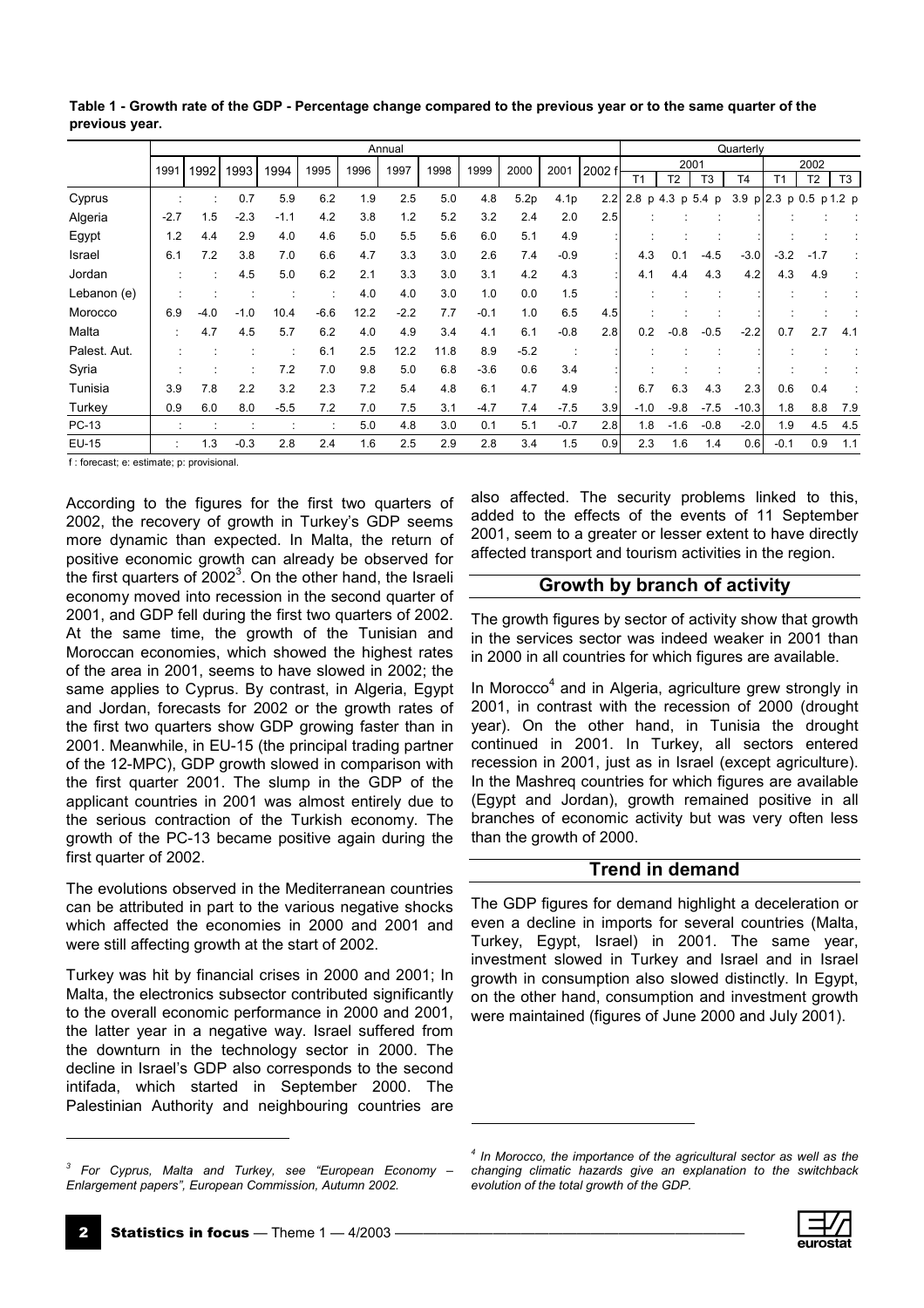

|                                                                                                             |       | <b>FISIM</b> | Gross value added (at<br>basic prices), excluding |        |      | and fishing   | Agriculture, hunting                   |        |                | Industry, including<br>energy |                      |                |         | Construction        |                      |        |           | Total services                                      |                      |        |        | Trade, transportations,<br>communications,<br>hotels and restaurants |                      |         |        | Financial<br>intermediation, real<br>estate service, renting<br>and business service |                                                  |                      |
|-------------------------------------------------------------------------------------------------------------|-------|--------------|---------------------------------------------------|--------|------|---------------|----------------------------------------|--------|----------------|-------------------------------|----------------------|----------------|---------|---------------------|----------------------|--------|-----------|-----------------------------------------------------|----------------------|--------|--------|----------------------------------------------------------------------|----------------------|---------|--------|--------------------------------------------------------------------------------------|--------------------------------------------------|----------------------|
|                                                                                                             | 98    | 99           | 00                                                | 01     | 98   | 99            | 00                                     | 01     | 98             | 99                            | 00                   | 01             | 98      | 99                  | 00                   | 01     | 98        | 99                                                  | $00\,$               | 01     | 98     | 99                                                                   | 00                   | 01      | 98     | 99                                                                                   | 0 <sub>0</sub>                                   |                      |
| Cyprus*                                                                                                     | $5.0$ | 4.8          | 5.2                                               | 4.1    |      | $7.2$ 11.0    | $-5.9$                                 | 7.0    | 2.8            | 1.7                           | 3.6                  | 0.1            | $-0.3$  | $-0.7$              | $-2.2$               | 2.7    | 5.9       | 5.5                                                 | 6.9                  | 4.8    | 7.1    | 5.9                                                                  | 8.9                  | 5.9     | 5.9    | 6.5                                                                                  | 6.4                                              |                      |
| Algeria                                                                                                     | 5.2   | 3.4          | 2.6                                               | 1.8    | 11.4 | 2.7           | $-5$                                   | 13.2   | 4.9            | 4.8                           | 4.3                  | $-1.0$         | 2.4     | 1.4                 | 5.1                  | 2.8    | 3.9       | 2.8                                                 | 3.0                  | 0.2    | ÷      |                                                                      |                      |         |        |                                                                                      |                                                  | $\ddot{\phantom{a}}$ |
| Egypt                                                                                                       |       | 6.1          | 5.1                                               | 4.9    |      | 3.7           | 3.4                                    | 3.5    |                | $5.5$                         | 6.1                  | 5.9            |         | 10.5                | 6.3                  | 6.7    | $\cdot$   | 6.6                                                 | 5.1                  | 4.6    |        | 7.4                                                                  | 5.7                  | 4.7     |        |                                                                                      |                                                  |                      |
| Israel                                                                                                      | 3.0   | 2.6          | 7.4                                               | $-0.9$ | 9.5  | $-3.0$        | 6.5                                    | 4.5    | 4.8            | 0.7                           | 11.5                 | $-5.7$         | $-6.2$  | $-3.5$              | $-3.7$               | $-9.3$ | 4.8       | 4.1                                                 | 8.3                  | 0.3    | 5.1    | 3.8                                                                  | 7.2                  | $-1.2$  | 7.4    | 5.0                                                                                  | 14.2                                             |                      |
| Jordan                                                                                                      | 3.1   | 2.8          | 4.8                                               | 4.7    |      | $13.0 - 29.3$ | 8.4                                    | 2.2    | 7.3            | 4.8                           | 3.9                  | 5.1            | $-17.0$ | 7.0                 | 1.1                  | 11.0   | 3.8       | 3.6                                                 | $5.5$                | 4.4    | 3.0    | 5.8                                                                  | 6.4                  | 5.1     | 5.3    | 0.1                                                                                  |                                                  |                      |
| Lebanon                                                                                                     |       |              |                                                   |        |      | $\cdot$ :     |                                        |        |                |                               |                      |                |         |                     |                      |        | $\cdot$   | $\cdot$ :                                           | $\ddot{\phantom{a}}$ |        | ÷      |                                                                      |                      |         |        | $\cdot$                                                                              |                                                  |                      |
| Morocco                                                                                                     | 7.7   | $-0.7$       | 0.4                                               | 7.0    |      |               | 27.9 -16.7 -14.7 27.3                  |        | 2.0            | 2.3                           | 1.8                  | 5.3            | 4.1     | 4.9                 | 7.1                  | 5.8    | 4.8       | 3.2                                                 | 3.7                  | 3.4    | 7.8    | 3.9                                                                  | 6.1                  | 3.3     | 2.7    | 3.0                                                                                  | 2.9                                              |                      |
| Malta                                                                                                       |       |              |                                                   |        |      |               |                                        |        |                |                               | $\ddot{\phantom{a}}$ |                |         |                     |                      |        | ÷         |                                                     |                      |        |        |                                                                      |                      |         |        |                                                                                      |                                                  |                      |
| Palet. Aut.                                                                                                 | 11.6  | 13.9         | $-5.7$                                            |        | 12.6 |               | $-2.1 - 17.4$                          |        | 9.5            | $5.7$                         | 1.2                  |                | 30.8    | $61.2 -54.0$        |                      |        | 9.7       | 11.9                                                | 7.4                  |        | 12.6   | 18.3                                                                 | 2.6                  |         | 8.9    | 6.3                                                                                  | 21.2                                             |                      |
| Syria                                                                                                       |       |              |                                                   |        |      |               |                                        |        |                |                               |                      |                |         |                     |                      |        | $\cdot$ : | ÷                                                   | $\ddot{\phantom{a}}$ |        |        |                                                                      |                      |         |        |                                                                                      |                                                  |                      |
| Tunisia                                                                                                     | 4.6   | 6.3          | 4.6                                               | 4.8    |      | $-1.0$ 11.0   | $-1.0$                                 | $-1.5$ | 4.8            | 4.9                           | 4.4                  | 5.2            | 7.1     | 5.5                 | 10.1                 | 7.1    | $6.0$     | $6.5\,$                                             | $6.2\,$              | $6.0$  | 7.1    | 7.9                                                                  | $5.7$                | 7.6     | 5.7    | 7.3                                                                                  | 8.7                                              |                      |
| Turkey                                                                                                      | 3.1   | $-4.5$       | 7.2                                               | $-7.6$ | 8.4  | $-5.0$        | 3.9                                    | $-6.5$ | 2.0            | $-5.0$                        | 6.0                  | $-7.5$         |         | $0.7 - 12.5$        | 4.4                  | $-5.5$ | 2.7       | $-3.1$                                              | 9.2                  | $-8.3$ | 2.7    | $-4.9$                                                               | 9.5                  | $-7.9$  | 3.6    | 1.1                                                                                  | 1.6                                              |                      |
|                                                                                                             |       | GDP          |                                                   |        |      |               | Private household final<br>consumption |        |                | General governement           |                      |                |         | Gross fixed capital |                      |        |           | Changes in inventories                              |                      |        |        | exports of goods and                                                 |                      |         |        | imports of goods and                                                                 |                                                  |                      |
| <b>TABLE 3 - GDP AND DEMAND COMPONENTS</b><br>Percentage change compared to previous year - constant prices |       |              |                                                   |        |      |               | expenditure                            |        |                | final consumption             |                      |                |         | formation           |                      |        |           | (and acquisition less<br>disposals of valuables)(1) |                      |        |        | services                                                             |                      |         |        | services                                                                             |                                                  |                      |
|                                                                                                             | 98    | 99           | 00                                                | 01     | 98   | 99            | 0 <sub>0</sub>                         | 01     | 98             | 99                            | 00                   | 0 <sub>1</sub> | 98      | 99                  | 00                   | 01     | 98        | 99                                                  | 00                   | 01     | 98     | 99                                                                   | 00                   | 01      | 98     | 99                                                                                   | 00                                               |                      |
| Cyprus*                                                                                                     | $5.0$ | 4.8          | 5.2                                               | 4.1    |      |               |                                        | $5.0$  | 7.3            | $-7.7$                        | 0.2                  | 11.5           | 8.0     | $-1.4$              | 4.1                  | 2.5    | 1.0       | 1.2                                                 | 1.7                  | 1.1    | $-2.4$ | 6.3                                                                  | 9.3                  | 4.0     | 6.6    | $-1.9$                                                                               |                                                  |                      |
| Algeria                                                                                                     | 5.2   | 3.2          | 2.4                                               | 2.0    |      | $\cdot$ :     |                                        |        |                |                               |                      |                |         |                     | $\ddot{\phantom{1}}$ |        | $\cdot$ : | - 1                                                 |                      |        | ÷      | $\ddot{\phantom{a}}$                                                 |                      |         |        | $\therefore$                                                                         |                                                  |                      |
| Egypt                                                                                                       | 5.6   | 6.0          | 5.1                                               | 4.9    |      | 4.2           | 4.2                                    | 4.7    |                | 4.1                           | 4.3                  | 3.5            |         | 4.3                 | 3.8                  | 4.6    | 2.0       | 2.6                                                 | 2.1                  | 1.4    |        | 6.8                                                                  | 10.3                 | $-0.3$  |        | 1.7                                                                                  |                                                  |                      |
| Israel                                                                                                      | 3.0   | 2.6          | 7.4                                               | $-0.9$ | 4.3  | 2.7           | 7.3                                    | 2.5    | 2.0            | 3.0                           | 1.3                  | 3.3            | $-3.7$  | 0.1                 | 1.7                  | $-6.1$ | 0.2       | 2.4                                                 | 1.3                  | 2.0    | 6.9    | 12.0                                                                 | 25.3                 | $-11.7$ | 1.7    | 14.9                                                                                 |                                                  |                      |
| Jordan                                                                                                      | 3.0   | 3.1          | 4.2                                               | 4.3    |      |               |                                        |        |                |                               |                      |                |         |                     |                      |        |           |                                                     |                      |        |        |                                                                      |                      |         |        |                                                                                      |                                                  |                      |
| Lebanon                                                                                                     | 3.0   | 1.0          | 0.0                                               | 1.5    | ÷    | ÷.            |                                        |        | $\overline{1}$ |                               | $\therefore$         |                |         |                     | $\ddot{\phantom{a}}$ |        |           |                                                     | ÷                    |        |        |                                                                      | $\ddot{\phantom{a}}$ |         |        |                                                                                      |                                                  |                      |
| Morocco                                                                                                     | 7.7   | $-0.1$       | 1.0                                               | 6.5    |      |               |                                        |        |                |                               |                      |                |         |                     |                      |        |           |                                                     |                      |        |        |                                                                      |                      |         |        |                                                                                      |                                                  |                      |
| Malta                                                                                                       | 3.4   | 4.1          | 6.1                                               | $-0.8$ | 2.5  | 6.1           | 6.7                                    |        | $-4.0$         | $-0.6$                        | 5.4                  | 2.9            |         |                     |                      |        | $\pm$     | ÷                                                   | ÷                    |        | 8.1    | 8.2                                                                  | 5.6                  | $-4.8$  | $2.5$  | 10.1                                                                                 |                                                  |                      |
| Palest. Aut.                                                                                                | 11.8  | 8.9          | $-5.2$                                            |        | 9.3  | 8.6           | $-4.9$                                 |        | 13.6           | 8.3                           | 9.1                  |                | 18.5    | 33.9                | $-27.0$              |        | 2.1       | 3.1                                                 | 0.9                  |        | 19.8   | 3.7                                                                  | $-6.8$               |         | 13.8   | 19.4                                                                                 |                                                  |                      |
| Syria                                                                                                       | 6.8   | $-3.6$       | 0.6                                               | 3.4    | 5.9  | $-4.5$        | $-2.9$                                 | $-0.8$ | 2.0            | $-1.6$                        | 19.1                 | 8.6            | 3.2     | $-2.6$              | $-2.3$               | 8.0    | $\cdot$ : | $\cdot$ :                                           | ÷                    |        | 0.5    | 9.6                                                                  | 0.5                  | 13.1    | $-6.3$ | 11.5                                                                                 | 10.2<br>2.5<br>12.3<br>10.4<br>$-14.7$<br>$-2.4$ |                      |
| Tunisia                                                                                                     | 4.8   | 6.1          | 4.7                                               | 4.9    | 5.6  | 5.8           | 5.5                                    | 5.8    | 3.8            | 3.8                           | 5.5                  | 4.4            | 5.8     | 8.5                 | 7.1                  | 6.0    | 1.2       | 0.4                                                 | 0.8                  | 0.8    | 4.4    | 4.7                                                                  | 5.3                  | 12.2    | 5.7    | 3.0                                                                                  | 8.9                                              |                      |
|                                                                                                             |       |              |                                                   |        |      |               |                                        |        |                |                               |                      |                |         |                     |                      |        |           |                                                     |                      |        |        |                                                                      |                      |         |        |                                                                                      |                                                  |                      |

|              | Private household final<br>GDP<br>consumption<br>expenditure |        |        |        |     | General governement<br>final consumption |                |                |        |        | Gross fixed capital<br>form ation |        |        | Changes in inventories<br>(and acquisition less<br>disposals of valuables)(1) |                          |                |        | services | exports of goods and |        |        | services | imports of goods and |        |        |                 |        |         |
|--------------|--------------------------------------------------------------|--------|--------|--------|-----|------------------------------------------|----------------|----------------|--------|--------|-----------------------------------|--------|--------|-------------------------------------------------------------------------------|--------------------------|----------------|--------|----------|----------------------|--------|--------|----------|----------------------|--------|--------|-----------------|--------|---------|
|              | 98                                                           | 99     | 00     | 01     | 98  | 99                                       | 0 <sup>0</sup> | 0 <sub>1</sub> | 98     | 99     | 00                                | 01     | 98     | 99                                                                            | 00                       | 0 <sub>1</sub> | 98     | 99       | 00                   | 01     | 98     | 99       | 00                   | 01     | 98     | 99              | 00     | 01      |
| Cyprus*      | 5.0                                                          | 4.8    | 5.2    | 4.1    |     |                                          |                | 5.0            | 7.3    | $-7.7$ | 0.2                               | 11.5   | 8.0    | $-1.4$                                                                        | 4.1                      | 2.5            | 1.0    | 1.2      | 1.7                  | 1.1    | $-2.4$ | 6.3      | 9.3                  | 4.0    | 6.6    | $-1.9$          | 10.2   | 3.9     |
| Algeria      | 5.2                                                          | 3.2    | 2.4    | 2.0    |     |                                          |                |                |        |        |                                   |        |        |                                                                               | $\overline{\phantom{a}}$ |                | $\sim$ |          |                      |        |        |          |                      |        |        |                 |        |         |
| Egypt        | 5.6                                                          | 6.0    | 5.1    | 4.9    |     | 4.2                                      | 4.2            | 4.7            |        | 4.1    | 4.3                               | 3.5    |        | 4.3                                                                           | 3.8                      | 4.6            | 2.0    | 2.6      | 2.1                  | 1.4    |        | 6.8      | 10.3                 | $-0.3$ |        | 1.7             | 2.5    | $-3.4$  |
| Israel       | 3.0                                                          | 2.6    | 7.4    | $-0.9$ | 4.3 | 2.7                                      | 7.3            | 2.5            | 2.0    | 3.0    | 1.3                               | 3.3    | $-3.7$ | 0.1                                                                           | 1.7                      | $-6.1$         | 0.2    | 2.4      | 1.3                  | 2.0    | 6.9    | 12.0     | $25.3 - 11.7$        |        | 1.7    | 14.9            | 12.3   | $-4.5$  |
| Jordan       | 3.0                                                          | 3.1    | 4.2    | 4.3    |     |                                          |                |                |        |        |                                   |        |        |                                                                               |                          |                |        |          |                      |        |        |          |                      |        |        |                 |        |         |
| Lebanon      | 3.0                                                          | 1.0    | 0.0    | 1.5    |     |                                          |                |                |        |        |                                   |        |        |                                                                               |                          |                |        |          |                      |        |        |          |                      |        |        |                 |        |         |
| Morocco      | 7.7                                                          | $-0.1$ | 1.0    | 6.5    |     |                                          |                |                |        |        |                                   |        |        |                                                                               |                          |                |        |          |                      |        |        |          |                      |        |        |                 |        |         |
| Malta        | 3.4                                                          | 4.1    | 6.1    | $-0.8$ | 2.5 | 6.1                                      | 6.7            |                | $-4.0$ | $-0.6$ | 5.4                               | 2.9    |        |                                                                               |                          |                |        |          |                      |        | 8.1    | 8.2      | 5.6                  | $-4.8$ | 2.5    | 10.1            | 10.4   | $-9.6$  |
| Palest. Aut. | 11.8                                                         | 8.9    | $-5.2$ |        | 9.3 | 8.6                                      | $-4.9$         |                | 13.6   | 8.3    | 9.1                               |        | 18.5   |                                                                               | $33.9 - 27.0$            |                | 2.1    | 3.1      | 0.9                  |        | 19.8   | 3.7      | $-6.8$               |        |        | 13.8 19.4 -14.7 |        |         |
| Syria        | 6.8                                                          | $-3.6$ | 0.6    | 3.4    | 5.9 | $-4.5$                                   | $-2.9$         | $-0.8$         | 2.0    | $-1.6$ | 19.1                              | 8.6    | 3.2    | $-2.6$                                                                        | $-2.3$                   | 8.0            |        |          |                      |        | 0.5    | 9.6      | 0.5                  | 13.1   | $-6.3$ | 11.5            | $-2.4$ | 11.3    |
| Tunisia      | 4.8                                                          | 6.1    | 4.7    | 4.9    | 5.6 | 5.8                                      | 5.5            | 5.8            | 3.8    | 3.8    | 5.5                               | 4.4    | 5.8    | 8.5                                                                           | 7.1                      | 6.0            | 1.2    | 0.4      | 0.8                  | 0.8    | 4.4    | 4.7      | 5.3                  | 12.2   | 5.7    | 3.0             | 8.9    | 13.6    |
| Turkey       | 3.1                                                          | $-4.7$ | 7.4    | $-7.5$ |     |                                          |                | $-9.0 f$       | 7.8    | 6.5    |                                   | $-8.5$ | $-3.9$ | $-15.7$                                                                       | 16.9                     | $-31.5$        | $-0.3$ | 1.6      | 2.3                  | $-1.4$ | 12.0   | $-7.0$   | 19.2                 | 7.4    | 2.3    | $-3.7$          | 25.4   | $-24.8$ |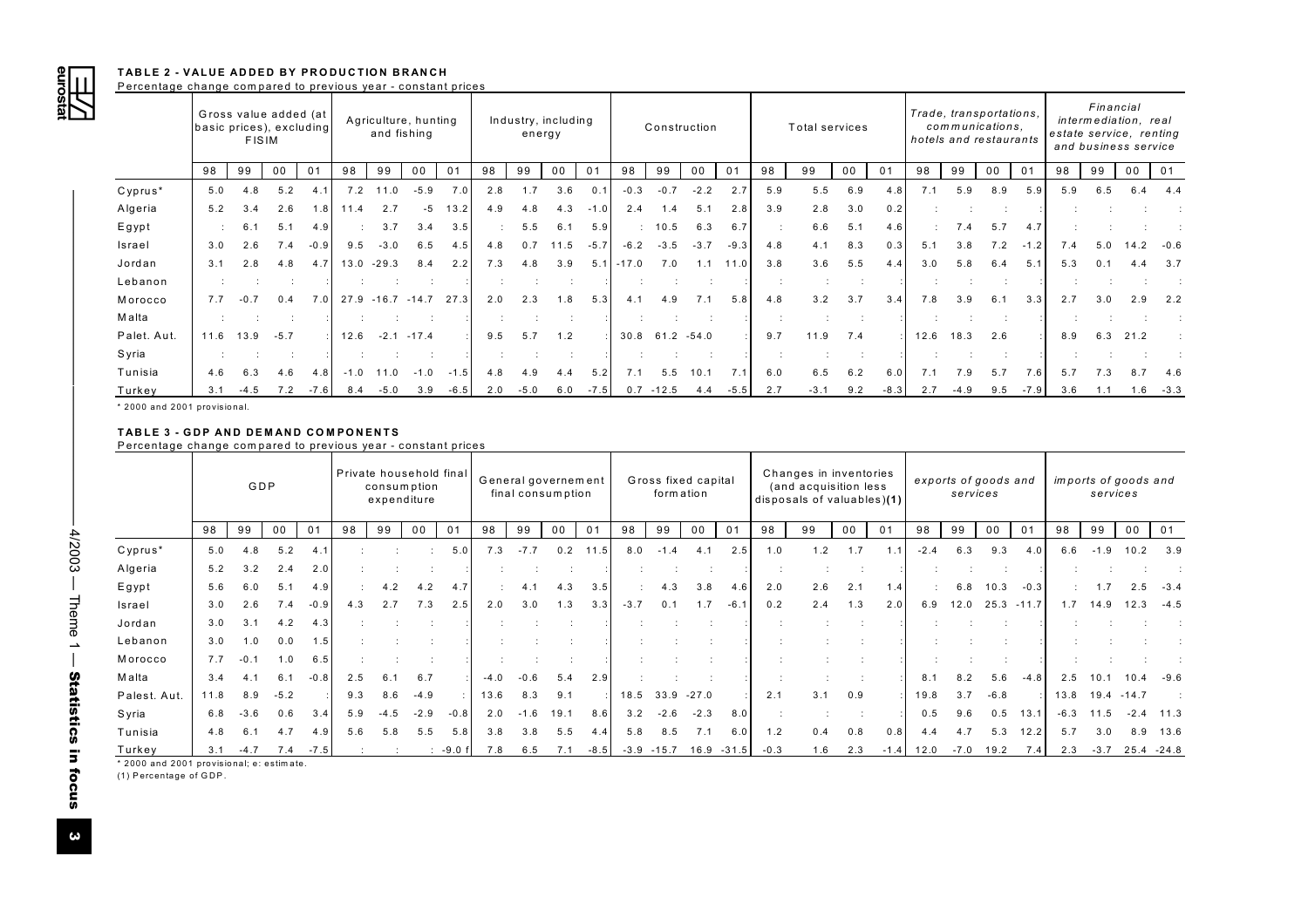**Table 4 - Gross domestic product, at current prices, in million euros**

|              | 1990    | 1991    | 1992    | 1993     | 1994                                | 1995    | 1996                                                                                                          | 1997    | 1998    | 1999    | 2000    | 2001     |
|--------------|---------|---------|---------|----------|-------------------------------------|---------|---------------------------------------------------------------------------------------------------------------|---------|---------|---------|---------|----------|
| Cyprus       |         |         |         | 5636     | 6 2 7 3                             | 6772    | 7027                                                                                                          | 7 506   | 8 1 3 6 | 8690    | 9603 p  | 10 210 p |
| Algeria      | 48 602  | 37 663  | 37914   | 43 5 20  | 42 4 26                             | 32 161  | 36 970                                                                                                        | 42 483  | 42 673  | 45 313  | 58 677  | 61 052   |
| Egypt        |         |         |         | 39 829   | 43 377                              | 46 007  | 53 329                                                                                                        | 66 708  | 73 776  | 83 342  | 98 734  | 90 735   |
| Israel       | 41 471  | 48 344  | 51 568  | 57 455   | 64 564                              | 68 875  | 77 783                                                                                                        | 90 733  | 91712   | 96 745  | 123 328 | 124 818  |
| Jordan       |         |         | 4 0 9 6 | 4786     | 5 2 4 2                             | 5 1 4 2 | 5457                                                                                                          | 6 3 9 0 | 7058    | 7632    | 9 1 6 6 | 9859     |
| Lebanon      | $\cdot$ |         |         |          | $\cdot$<br>$\overline{\phantom{a}}$ | t       | 10 235                                                                                                        | 13 110  | 14 4 21 | 15446   | 17823   | 18 655   |
| Morocco      | 20 277  | 22 4 64 | 21918   | 22 8 8 8 | 25 516                              | 25 218  | 28 855                                                                                                        | 29 4 65 | 31 949  | 33 073  | 36 078  | 37823    |
| Malta        | 1820    | 2018    | 2 1 1 8 | 2 103    | 2 2 9 1                             | 2483    | 2622                                                                                                          | 2945    | 3 1 3 2 | 3420    | 3855    | 4 0 4 9  |
| Palest. Aut. |         |         |         | ٠        | 2 5 9 1                             | 2688    | 2886                                                                                                          | 3 5 3 4 | 3798    | 4 2 2 1 | 4 7 9 9 | ÷        |
| Syria*       | 9 6 6 6 | 10476   | 10 210  | 11 696   | 8 5 0 9                             | 8713    | 10 860                                                                                                        | 12791   | 13 649  | 14 978  | 18760   | 20 0 28  |
| Tunisia      | 9670    | 10 499  | 11 938  | 12 475   | 13 143                              | 13784   | 15426                                                                                                         | 16 663  | 17673   | 19515   | 21 052  | 22 345   |
| Turkey       | 118 069 | 122 275 | 122 425 | 153 880  | 108 862                             | 129 564 | 143 121                                                                                                       | 167 799 | 177 796 | 173 097 | 216 736 | 161836   |
| PC-13        | ÷       |         |         |          | ÷                                   | 386 734 | 427 430                                                                                                       | 484 974 | 528 531 | 531 695 | 627 714 | 628 043  |
| EU-15        |         |         |         |          |                                     |         | 5 779 191 6 023 484 6 048 639 6 341 888 6 594 450 6 926 608 7 295 028 7 638 076 8 038 037 8 564 503 8 837 139 |         |         |         |         |          |

e: estimate. \* Source: World Bank.

#### **Turkey, Israel and Egypt: the three biggest economies of the MPC**

Turkey has by far the biggest economy of the Mediterranean countries. It represented nearly 31% of total cumulative GDP of the MPC (excluding PS) at current prices in 2000. The next largest economies of the region are Israel and Egypt (15% and 17%). The sum of the GDP of the 12 Mediterranean countries (excluding the Palestinian Authority) for 2001 at current prices was  $\epsilon$ 679 billion, representing approximately 8% of the GDP of EU-15. For comparison, the total GDP of the 13 applicant countries in 2001 was 7.1% of the EU-15 GDP.

The populations of the different geographical areas

must be borne in mind when interpreting these figures. They are approximately 377 million for EU-15; 174 million for PC-13 and 235 million for the Mediterranean countries.

GDP figures expressed in purchasing power parity allow comparisons of GDP per inhabitant between the countries, since price level differences among countries are taken into account. Graph 4 shows that in Malta, Cyprus and Israel, the GDP per inhabitant is significantly higher than in the rest of the region: in these countries, the GDP per inhabitant is comparable to that observed in certain countries of the EU-15 and even exceeds that of Greece.



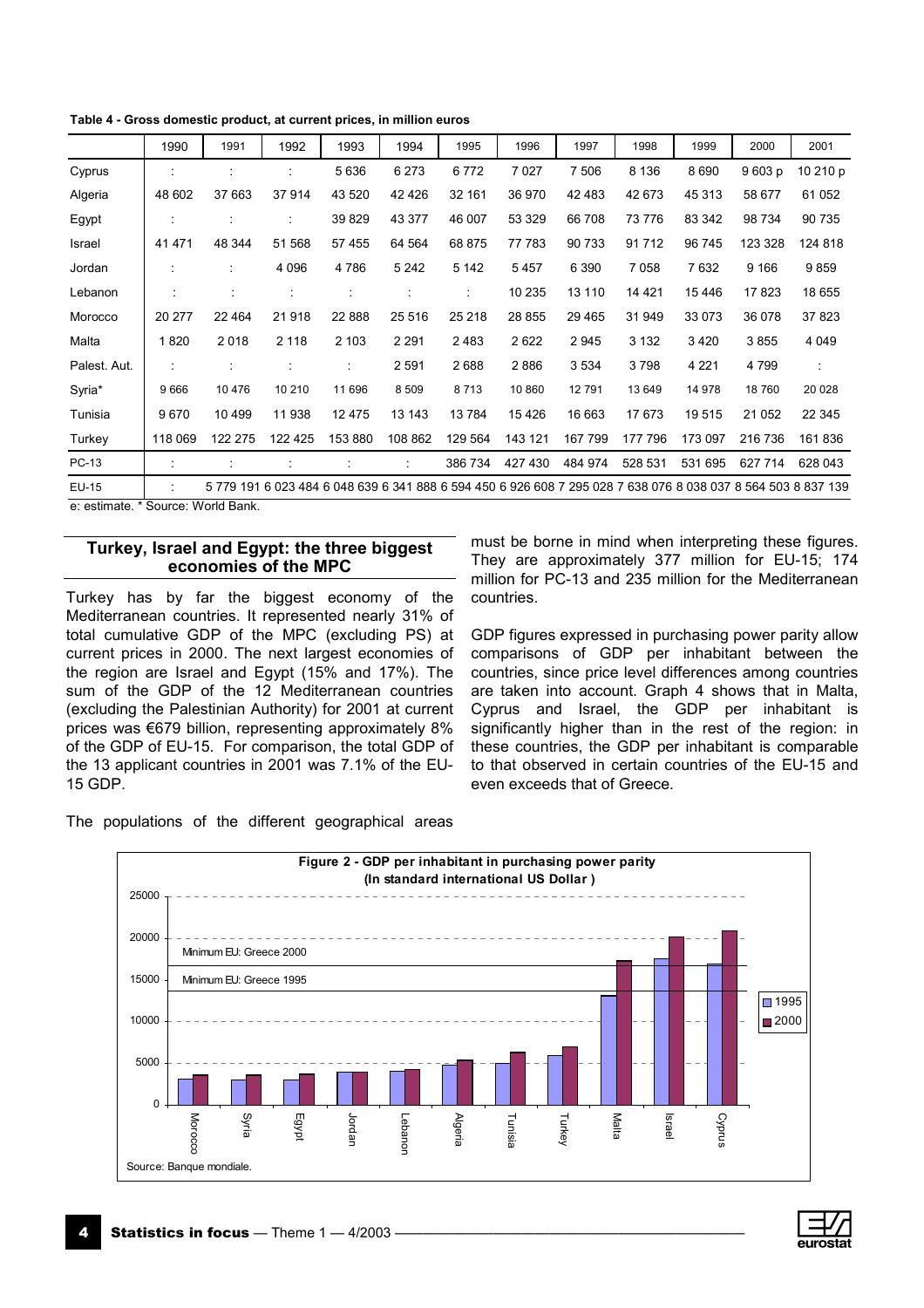



#### **Production structure**

The production structure varies appreciably from one country to another.

For Jordan, Israel, Cyprus and Malta, it is similar in many aspects to the structure of the EU-15, with a leading role for services and a low share for agriculture.

The services sector also has an important role in Turkey but the production structure of this country differs from that of the EU in the importance of agriculture. Indeed, as in the Moroccan and Egyptian economies, the primary sector represents more than 15% of GDP (against approximately 2% for EU-15 in 2000).

Among the other countries, Algeria is characterised by the dominant weight of industry and energy (probably due to the petroleum industry). One can also note the importance of the construction sector in Algeria, higher than in any other MPC.

### **Consumption structure**

In most of the Mediterranean countries the share of household consumption expenditure in GDP is slightly greater than the EU-15 average, which in 2001 was approximately 56%.

The share of public expenditure in GDP was greatest in Israel, the Palestinian Authority, and Jordan (between 24% and 29%). The 2001 figure for EU-15 was 20%.

Investment represented the biggest share of GDP in the Maghreb countries, Malta and the Palestinian Authority.

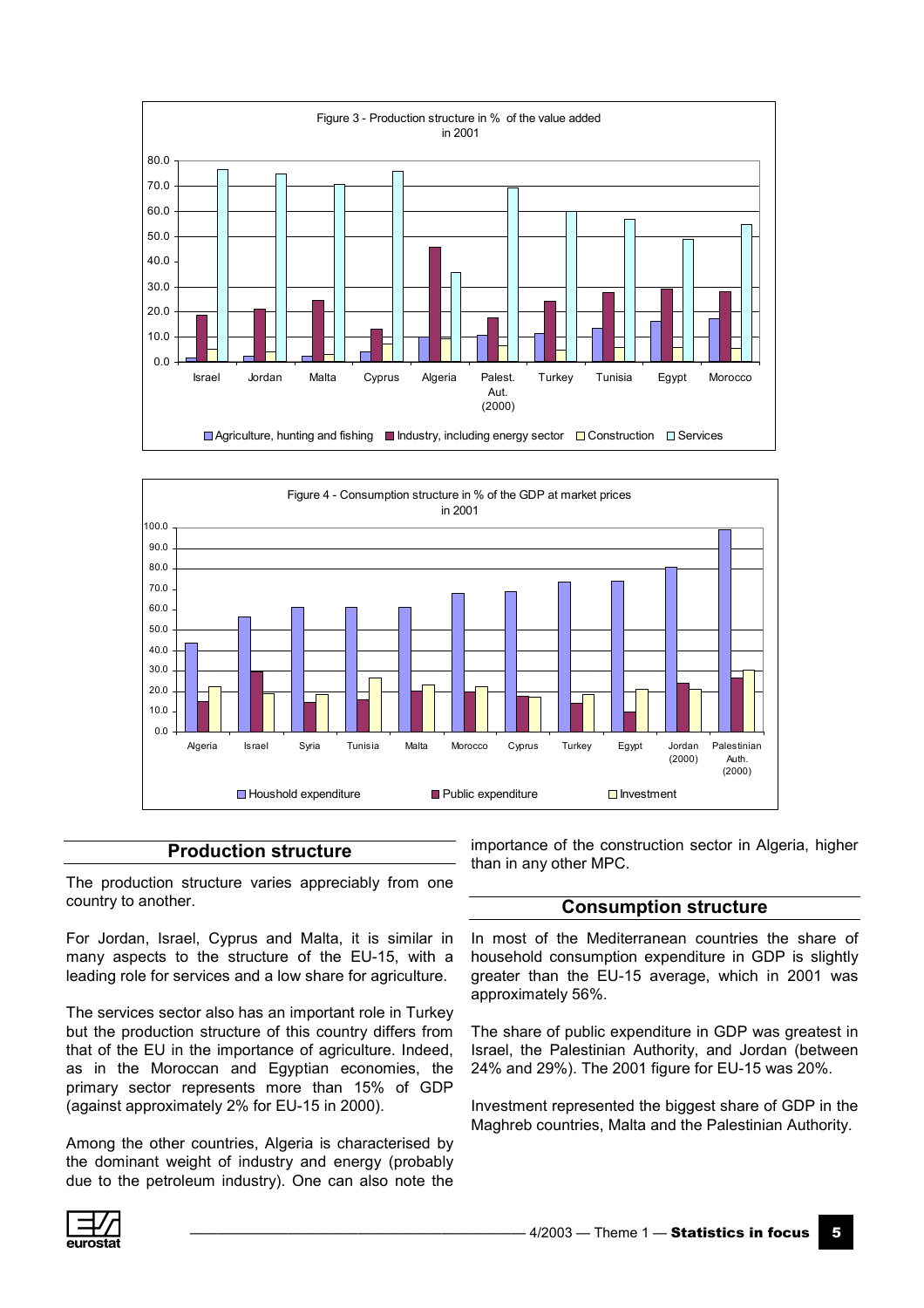#### **TABLE 5 - STRUCTURE OF PRODUCTION BY ACTIVITY BRANCH IN % OF THE VALUE ADDED**  National currency at current prices -% of the total gross value added (FISIM excluded)

|             |      | Agriculture, hunting and<br>fishing |      |      |      | Industry, including energy |      |      |      |      | Construction |                |      | Services |      |      |      |      | Trade, transportations,<br>communications, hotels<br>and restaurants |      |      | service | Financial intermediation,<br>real estate services.<br>renting and business |      |
|-------------|------|-------------------------------------|------|------|------|----------------------------|------|------|------|------|--------------|----------------|------|----------|------|------|------|------|----------------------------------------------------------------------|------|------|---------|----------------------------------------------------------------------------|------|
|             | 98   | 99                                  | 00   | 01   | 98   | 99                         | 00   | 01   | 98   | 99   | 00           | 0 <sub>1</sub> | 98   | 99       | 00   | 01   | 98   | 99   | 00                                                                   | 01   | 98   | 99      | 00                                                                         | 01   |
| Cyprus*     | 4.4  | 4.2                                 | 3.8  | 4.0  | 13.8 | 13.3                       | 13.1 | 12.9 | 8.0  | 7.7  | 7.1          | 7.1            | 73.7 | 74.8     | 76.0 | 76.0 | 31.2 | 31.3 | 31.9                                                                 | 32.5 | 19.9 | 21.1    | 21.5                                                                       | 20.9 |
| Algeria     | 11.8 | 11.3                                | 8.5  | 9.8  | 34.6 | 38.9                       | 49.8 | 45.6 | 11.6 | 10.3 | 8.7          | 9.1            | 41.9 | 39.5     | 32.9 | 35.5 | 24.2 | 23.1 | 19.6                                                                 |      | 5.0  | 4.7     | 4.0                                                                        |      |
| Egypt       | 17.5 | 17.4                                | 16.6 | 16.3 | 26.7 | 25.6                       | 28.3 | 29.0 | 5.6  | 5.9  | 5.8          | 5.8            | 50.2 | 51.7     | 49.4 | 48.9 | 28.0 | 28.4 | 27.5                                                                 | 27.2 | 6.0  | 6.4     | 6.3                                                                        | 6.4  |
| Israel      | 2.1  | 1.9                                 | 1.7  | 1.7  | 19.9 | 20.0                       | 19.8 | 18.8 | 6.8  | 6.0  | 5.4          | 5.0            | 74.4 | 74.2     | 75.0 | 76.4 | 18.6 | 18.3 | 18.1                                                                 | 17.9 | 31.7 | 31.8    | 33.3                                                                       | 33.5 |
| Jordan      | 3.1  | 2.4                                 | 2.3  | 2.1  | 21.9 | 21.5                       | 21.4 | 21.0 | 4.5  | 4.3  | 3.9          | 4.2            | 72.8 | 73.8     | 74.6 | 74.9 | 26.5 | 26.9 | 27.6                                                                 | 28.7 | 20.7 | 20.4    | 20.8                                                                       | 20.8 |
| Lebanon     |      |                                     |      |      |      |                            |      |      |      |      |              |                |      |          |      |      |      |      |                                                                      |      |      |         |                                                                            |      |
| Morocco     | 18.7 | 16.6                                | 15.2 | 17.1 | 29.4 | 29.5                       | 29.0 | 27.9 | 4.9  | 5.1  | 5.6          | 5.5            | 51.5 | 53.6     | 55.4 | 54.7 | 20.9 | 21.6 | 23.1                                                                 | 22.3 | 15.8 | 16.6    | 16.9                                                                       | 16.0 |
| Malta       | 2.7  | 2.5                                 | 2.3  | 2.4  | 25.0 | 24.9                       | 26.5 | 24.5 | 2.8  | 2.4  | 2.5          | 2.8            | 69.5 | 70.2     | 68.7 | 70.4 | 22.9 | 23.4 | 21.8                                                                 | 22.0 | 19.4 | 19.2    | 19.4                                                                       | 19.7 |
| Palet. Aut. | 13.1 | 11.3                                | 10.6 |      | 18.1 | 16.5                       | 17.5 |      | 9.1  | 12.2 | 6.3          |                | 62.4 | 62.9     | 69.2 |      | 23.1 | 24.2 | 25.3                                                                 |      | 15.5 | 15.4    | 17.9                                                                       |      |
| Syria       |      |                                     |      |      |      |                            |      |      |      |      |              |                |      |          |      |      |      |      |                                                                      |      |      |         |                                                                            |      |
| Tunisia     | 14.6 | 15.0                                | 14.3 | 13.4 | 27.4 | 27.3                       | 27.6 | 27.7 | 5.3  | 5.2  | 5.4          | 5.6            | 55.9 | 55.8     | 56.2 | 56.7 | 26.2 | 26.3 | 26.3                                                                 | 26.4 | 13.8 | 13.8    | 14.2                                                                       | 14.6 |
| Turkey      | 16.5 | 14.5                                | 13.6 | 11.3 | 21.7 | 22.0                       | 22.6 | 24.2 | 5.7  | 5.3  | 5.0          | 4.9            | 56.2 | 58.2     | 58.8 | 59.7 | 31.7 | 31.4 | 33.1                                                                 | 34.5 | 12.7 | 12.9    | 11.6                                                                       | 11.4 |

\* 2000 and 2001 provisional data.

#### **TABLE 6 - STRUCTURE OF EXPENDITURES IN % OF GDP**

National currency at current prices - % of total GDP

|              |      | and NPISH | Private household final | General government final<br>consumption expenditure<br>consumption expenditure |      |      |      |      |      | formation | Gross fixed capital |                |        |        | Changes in inventories<br>(and acquisition less<br>disposal of valuables) |        |      | services | Exports of goods and |                    |      | services | Imports of goods and |       |
|--------------|------|-----------|-------------------------|--------------------------------------------------------------------------------|------|------|------|------|------|-----------|---------------------|----------------|--------|--------|---------------------------------------------------------------------------|--------|------|----------|----------------------|--------------------|------|----------|----------------------|-------|
|              | 98   | 99        | 00                      | 0 <sub>1</sub>                                                                 | 98   | 99   | 00   | 01   | 98   | 99        | 00                  | 0 <sub>1</sub> | 98     | 99     | 00                                                                        | 01     | 98   | 99       | 00                   | 01                 | 98   | 99       | 00                   | 01    |
| Cyprus       | 68.2 |           | 68.3 f                  | 68.6 f                                                                         | 19.2 | 17.1 | 16.6 | 17.7 | 19.2 | 18.1      |                     | 17.6 p 17.3 p  | 1.1    | 1.3    | 3.1 f                                                                     | 2.9f   | 43.5 |          |                      | 44.5 46.4 p 46.8 p | 51.0 |          | 47.5 52.0 p          | 51.6p |
| Algeria      | 55.3 | 51.9      | 42                      | 43.6                                                                           | 18   | 16.9 | 13.7 | 14.9 | 26   | 24.6      | 21.3                | 22.1           | 0.9    | 1.1    | 0.4                                                                       | 3.6    | 23.3 | 28.6     | 42.9                 | 37.2               | 23.4 | 23       | 20.3                 | 21.4  |
| Egypt        | 74.4 | 73.0      | 73.0                    | 74.0                                                                           | 10.1 | 10.1 | 9.7  | 9.7  | 23.6 | 22.9      | 21.7                | 21.2           | 2.0    | 2.6    | 2.2                                                                       | .5     | 16.3 | 15.1     | 16.1                 | 17.8               | 26.4 | 23.7     | 22.7                 | 24.2  |
| Israel       | 55.9 | 55.2      | 55.0                    | 56.4                                                                           | 28.5 | 28.5 | 27.8 | 29.2 | 21.9 | 21.6      | 20.0                | 18.7           | 0.3    | 1.8    | 1.3                                                                       | 2.3    | 31.6 | 36.0     | 40.6                 | 35.5               | 39.5 | 44.3     | 45.8                 | 43.5  |
| Jordan       | 73.3 | 72.2      | 80.9                    |                                                                                | 24.4 | 24.0 | 23.7 |      | 21.2 | 23.5      | 21.0                |                | 0.6    | $-1.8$ | 1.1                                                                       |        | 44.8 | 43.4     | 41.8                 |                    | 64.3 | 61.3     | 68.5                 |       |
| Lebanon      |      |           |                         |                                                                                |      |      |      |      |      |           |                     |                |        |        |                                                                           |        |      |          |                      |                    |      |          |                      |       |
| Morocco      | 68.1 | 66.3      | 68.3                    | 67.9                                                                           | 18.0 | 19.1 | 19.1 | 19.5 | 22.0 | 23.7      | 24.1                | 22.3           | 0.1    | $-0.6$ | $-0.5$                                                                    | 0.6    | 17.7 | 19.0     | 20.3                 | 20.0               | 26.0 | 27.5     | 31.4                 | 30.2  |
| Malta        | 62.1 | 62.8      | 63.9                    | 61.0 f                                                                         | 19.7 | 18.7 | 18.7 | 20.1 | 24.5 | 23.3      | 26.3                | 23.1           |        |        |                                                                           |        | 87.7 | 90.7     | 103.0                | 87.5               | 93.2 | 96.3     | 113.8                | 92.0  |
| Palest. Aut. | 99.7 | 99.9      | 99.3                    |                                                                                | 22.5 | 23.2 | 26.5 |      | 32.3 | 38.3      | 30.3                |                | 2.3    | 3.3    | 0.9                                                                       |        | 20.8 | 19.8     | 19.6                 |                    | 77.9 | 84.6     | 76.8                 |       |
| Syria        | 68.6 | 70.3      | 63.4                    | 60.9                                                                           | 11.2 | 10.6 | 12.4 | 14.6 | 20.6 | 18.8      | 17.3                | 18.3           |        |        |                                                                           |        | 30.5 | 32.3     | 36.1                 | 37.7               | 30.9 | 32.0     | 29.2                 | 31.4  |
| Tunisia      | 60.8 | 60.4      | 60.7                    | 60.9                                                                           | 15.6 | 15.5 | 15.6 | 15.6 | 24.9 | 25.4      | 26.0                | 26.4           | 2.0    | 0.9    | 1.4                                                                       | 1.7    | 43.0 | 42.5     | 44.5                 | 47.7               | 46.4 | 44.8     | 48.2                 | 52.2  |
| Turkey       |      |           | 71.5 f                  | 73.6 fl                                                                        | 12.7 | 15.2 | 14.1 | 14.2 | 24.6 | 21.9      | 22.4                | 18.2           | $-0.4$ | 1.5    | 2.2                                                                       | $-1.4$ | 24.3 | 23.2     | 24.0                 | 33.7               | 27.9 | 26.9     | 31.5                 | 31.3  |

p: provisional; f: forecast.

ó Theme 1 ó 4/2003 óóóóóóóóóóóóóóóóóóóóóóóóó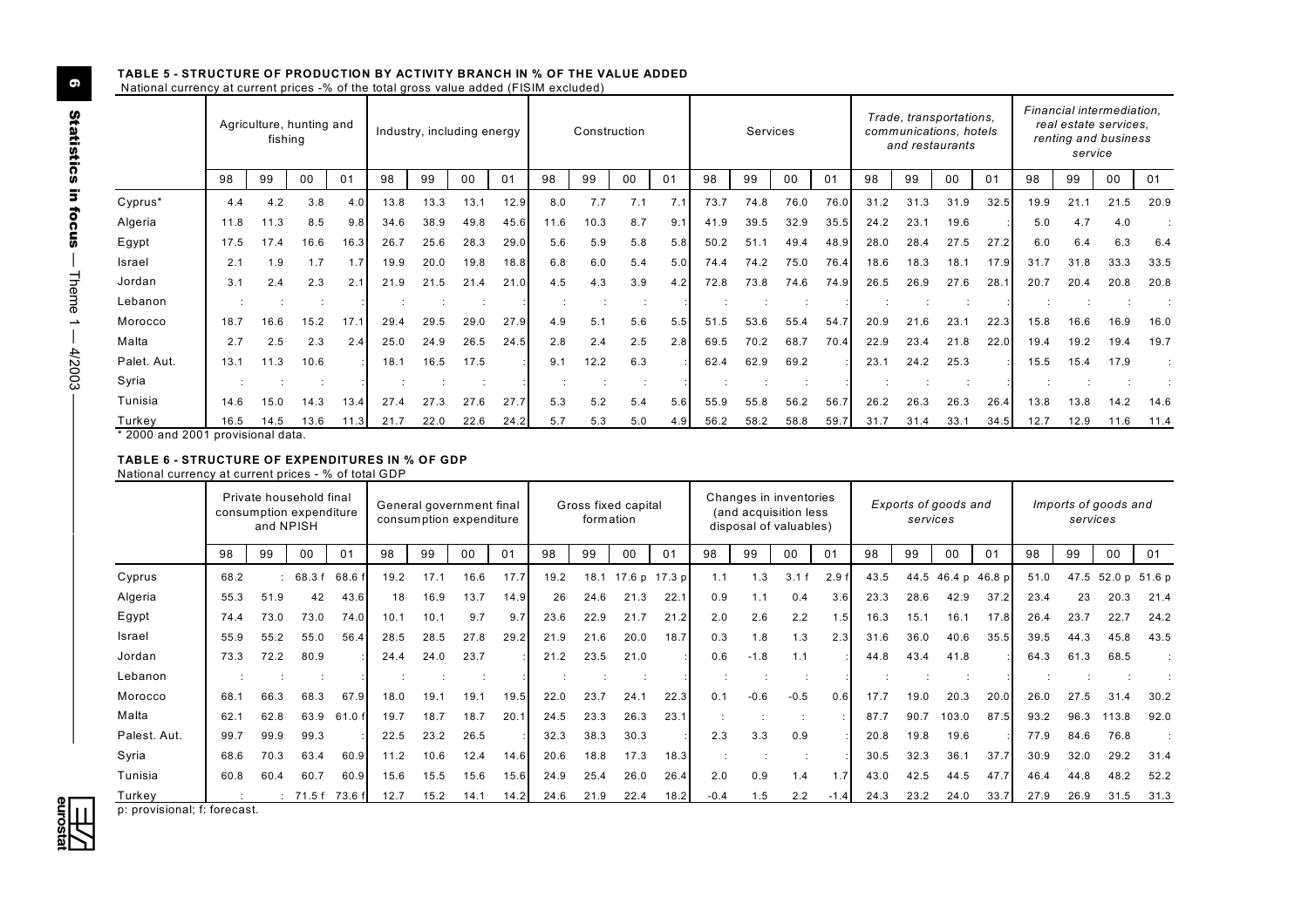#### $\bullet$  $\bullet$  $\bullet$  $\bullet$  $\bullet$  $\bullet$  $\bullet$  $\bullet$  $\bullet$  $\bullet$  $\bullet$  $\bullet$  $\bullet$  $\bullet$  $\bullet$  $\bullet$  $\bullet$  $\bullet$  $\bullet$  $\bullet$  $\bullet$  $\bullet$  $\bullet$  $\bullet$  $\bullet$  $\bullet$  $\bullet$  $\bullet$  $\bullet$  $\bullet$  $\bullet$  $\bullet$  $\bullet$  $\bullet$  $\bullet$  $\bullet$  $\bullet$  $\bullet$  $\bullet$  $\bullet$  $\bullet$  $\bullet$  $\bullet$  $\bullet$  $\bullet$  $\bullet$  $\bullet$  $\bullet$  $\bullet$

#### **General information:**

#### The MED-NA programme:

The policy of the European Union towards the Mediterranean region is governed by the Euro-Mediterranean partnership (known as the Barcelona process) launched after the Barcelona conference of 1995.

In statistics, the 15 Member States of the European Union and the 12 Mediterranean partner countries have intensified their relations thanks to MEDSTAT, the regional programme of statistical co-operation. This programme is financed by the European Commission (MEDA funds). Eurostat provides technical monitoring of the programme, whose broad objective is to help the statistical Institutes of the 12 Mediterranean Partner Countries (12-MPC) develop their statistical data systems.

It was suggested at the first MEDSTAT Directors Committee, in June 1997, that national accounts should be added to the priority themes treated in MEDSTAT. That is how the MED-NA subprogramme was set up.

Its overall objective is to facilitate the development and monitoring of national economic policies by using harmonised macroeconomic data. The specific aims of MED-NA are to allow the production of aggregate statistics, to exchange data with the European Union and between the Mediterranean countries, to allow each country to improve the harmonisation of national accounts figures and to disseminate those figures to users.

#### **Methodological information:**

The MPC are endeavouring to implement the SNA 93 but this is a long and difficult process. Thus, certain countries base their accounts on the SNA 1968 while others already use the SNA 93.

In consequence, the data presented here must be treated with caution, because their comparability between countries and with the Member States of the European Union cannot be fully guaranteed.

The data of Cyprus, Malta and Turkey are collected by Eurostat in the framework of data exchange with applicant countries.

The figures presented here on the MPC were transmitted to Eurostat (unless otherwise specified) in the framework of the MED-NA subprogramme.

Figures were transmitted to Eurostat in national currency (USD for the Palestinian Authority). The conversion into euros was made by using the IMF's national currency/USD exchange rates then the USD/euro rate of the European Central Bank.

Growth rates and percentages were calculated from the figures in national currency.

The present publication was made possible by the support of the MED-IS subprogramme, which aims at strengthening the statistical information and distribution systems of the National Statistical Institutes of the Mediterranean countries.

Data on Malta, Cyprus, Turkey, CC-13 and EU-15 : - Annual figures extracted from NewCronos in January 2003.

- Quarterly figures extracted from NewCronos on February 20<sup>th</sup> of 2003. Others countries

Figures sent to Eurostat on Automn 2002, except for Palestinian Authority and Syria which provided data on January 2003.

#### **Information by country:**

#### - **ALGERIA**

Data are compiled in accordance with the SNA 68.

The National Statistical Office of Algeria also compiles detailed accounts in accordance with the Algerian Economical Account System (AEAS).

For GDP at constant prices from the production approach, no detail of services is available.

#### ñ **TUNISIA**

Data are compiled in accordance with the SNA 68.

GDP at constant prices: base year 1990.

#### - **ISRAEL**

Data are compiled in accordance with the SNA 93 with effect from 1995. Pre-1995 data were compiled in accordance with the SNA 68.

GDP at constant prices:

base year is 2000 for data since 1995 (SNA 93).

base year is 1995 for data before 1995 (SNA 68).

No GDP data from the branches of activity approach are available before 1995.

#### - **MOROCCO**

Data are compiled in accordance with the SNA 68.

GDP at constant prices: base year 1980.

#### - **EGYPT**

Data are compiled in accordance with the SNA 68.

The series based on the SNA 93 are currently under review.

GDP at constant prices: base year 1996/97.

Figures correspond to fiscal years (July to June of the following year).

#### - **PALESTINIAN AUTHORITY**

Data are compiled in accordance with the SNA 93.

GDP at constant prices: base year 1997.

#### - **LEBANON**

The estimate of GDP growth at constant prices comes from the Ministry of Finance - Bank of Lebanon.

#### - **JORDAN**

Data are compiled in accordance with the SNA 93.

GDP at constant prices: base year 1994.

#### - **SYRIA**

GDP at constant prices: base year 2000.